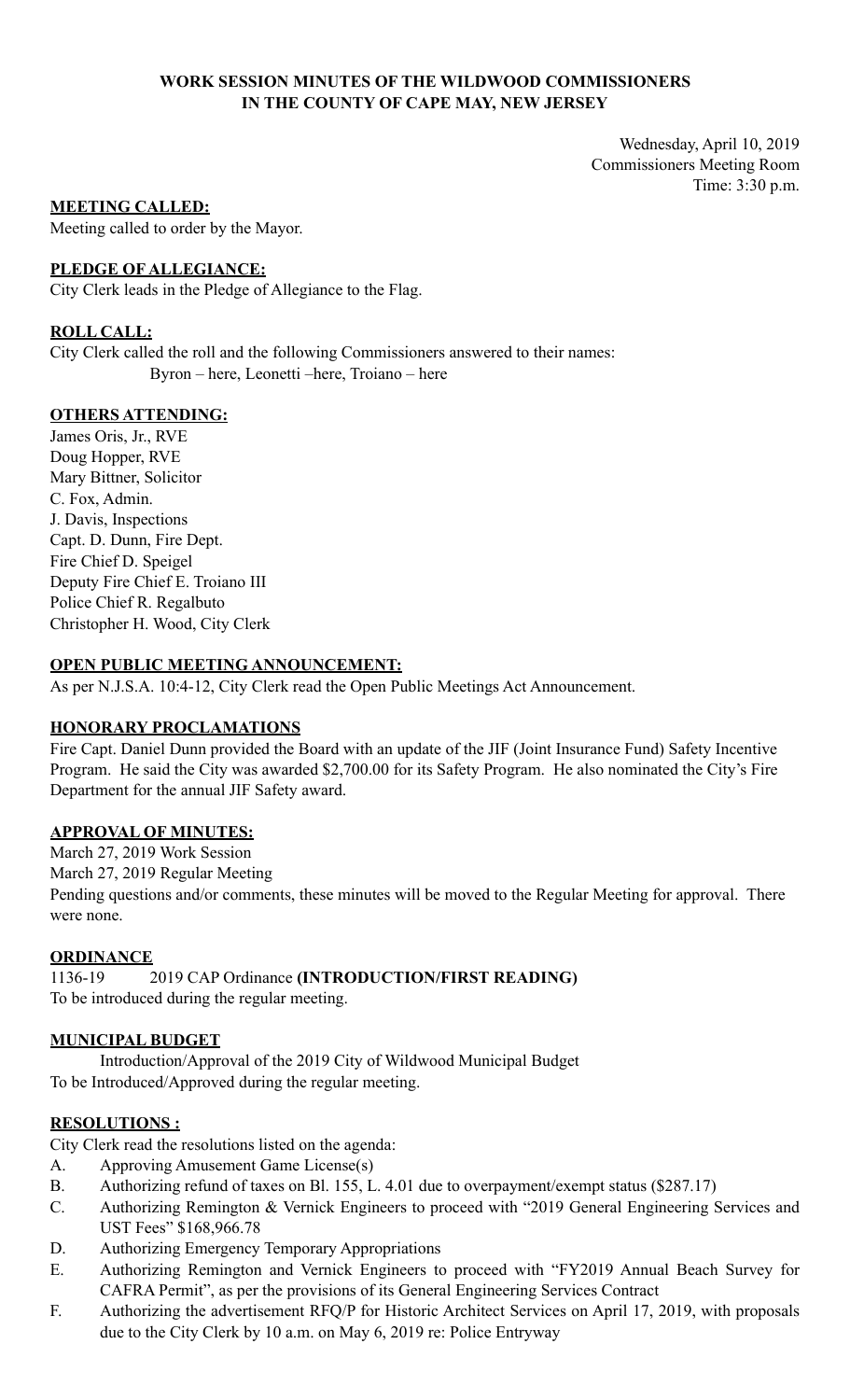- G. Authorizing waiver of municipal fees for raffle licenses for Lunch with Lynch Foundation (\$200.00)
- H. Authorizing RFQ/P for Concession Contract at 4500 Park Blvd, Warf on April 17, with proposals due to the City Clerk by 4:30 p.m. on May 8, 2019
- I. Authorizing auction of various city parcels not needed for public use (May 1, 2019)
- J. Authorizing Change Orders No. 6 & 8 as recommended by the Water Utility on behalf of Fabbri Builders (\$6,658.51 & \$8,979.00 increases to a new total of \$4,747,735.22)
- K. Authorizing advertisement for bids for "License to Advertise on Back of Lifeguard Stands for 2019" on April 17, 2019 with bids being received on May 1 at 10 a.m.
- L. Authorizing reimbursement to Wm. Abrams for Police Psychological Exam (\$400.00)
- M. Authorizing reimbursement to Salvatore Urbano for Police Psychological Exam (\$400.00)
- N. Authorizing refund of ambulance billing to Rocco Amorosso due to overpayment (\$4.96)
- O. Authorizing payment of bills in the amount of \$1,455,034.78 dated April 10, 2019
- P. Authorizing filing of all reports and other data contained in this agenda

## **ADDITIONAL RESOLUTIONS**

- I. Adopting changes to an existing deferred compensation plan pursuant to IRS code
- II. Authorizing an agreement with GWTIDA re: Municipal Beach Event Support (\$25,000.00)
- III. Authorizing an agreement with GWTIDA re: Municipal Event Support (\$75,000.00)
- IV. Authorizing an agreement with GWTIDA re: Class II Police Officers (\$100,000.00)
- V. Approving amended agreement with State of NJ and County of Cape May re: Gateway Project
- VI. Authorizing Emergency Temporary Appropriations Additional 1

## **UNFINISHED BUSINESS:**

• None

## **COMMUNICIATIONS:**

None

## **APPLICANTS:**

- Raffle, Lunch With Lynch Foundation, September 8, 2019, Wildwoods Convention Center
	- NJ State Firemen's Association Membership application Cole D. DiCola

## **NEW BUSINESS:**

• The Mayor announced that the City was awarded \$185,000.00 for the reconstruction of W. Hand Ave.

## **REPORTS:**

• Engineer's Report – On file in the Engineer's Office.

## **EXECUTIVE SESSION:**

• None

**ADJOURNED:** There being no further business to be discussed, this Work Session meeting was adjourned at 3:52 p.m. Remarks as typed highlighted not verbatim as to subject matter.

MOTION: Byron SECONDED: Leonetti

ROLL CALL: Byron – Yes, Leonetti – Yes, Troiano – Yes

PETER BYRON, COMMISSIONER

 $\mathcal{L}_\mathcal{L} = \mathcal{L}_\mathcal{L} = \mathcal{L}_\mathcal{L} = \mathcal{L}_\mathcal{L} = \mathcal{L}_\mathcal{L} = \mathcal{L}_\mathcal{L} = \mathcal{L}_\mathcal{L} = \mathcal{L}_\mathcal{L} = \mathcal{L}_\mathcal{L} = \mathcal{L}_\mathcal{L} = \mathcal{L}_\mathcal{L} = \mathcal{L}_\mathcal{L} = \mathcal{L}_\mathcal{L} = \mathcal{L}_\mathcal{L} = \mathcal{L}_\mathcal{L} = \mathcal{L}_\mathcal{L} = \mathcal{L}_\mathcal{L}$ 

 $\mathcal{L}_\mathcal{L} = \mathcal{L}_\mathcal{L} = \mathcal{L}_\mathcal{L} = \mathcal{L}_\mathcal{L} = \mathcal{L}_\mathcal{L} = \mathcal{L}_\mathcal{L} = \mathcal{L}_\mathcal{L} = \mathcal{L}_\mathcal{L} = \mathcal{L}_\mathcal{L} = \mathcal{L}_\mathcal{L} = \mathcal{L}_\mathcal{L} = \mathcal{L}_\mathcal{L} = \mathcal{L}_\mathcal{L} = \mathcal{L}_\mathcal{L} = \mathcal{L}_\mathcal{L} = \mathcal{L}_\mathcal{L} = \mathcal{L}_\mathcal{L}$ 

 $\mathcal{L}_\mathcal{L} = \mathcal{L}_\mathcal{L} = \mathcal{L}_\mathcal{L} = \mathcal{L}_\mathcal{L} = \mathcal{L}_\mathcal{L} = \mathcal{L}_\mathcal{L} = \mathcal{L}_\mathcal{L} = \mathcal{L}_\mathcal{L} = \mathcal{L}_\mathcal{L} = \mathcal{L}_\mathcal{L} = \mathcal{L}_\mathcal{L} = \mathcal{L}_\mathcal{L} = \mathcal{L}_\mathcal{L} = \mathcal{L}_\mathcal{L} = \mathcal{L}_\mathcal{L} = \mathcal{L}_\mathcal{L} = \mathcal{L}_\mathcal{L}$ 

## ANTHONY LEONETTI, COMMISSIONER

## ERNEST TROIANO, JR., MAYOR

ATTEST:

CHRISTOPHER H. WOOD, CITY CLERK

DATE MINUTES APPROVED: April 24, 2019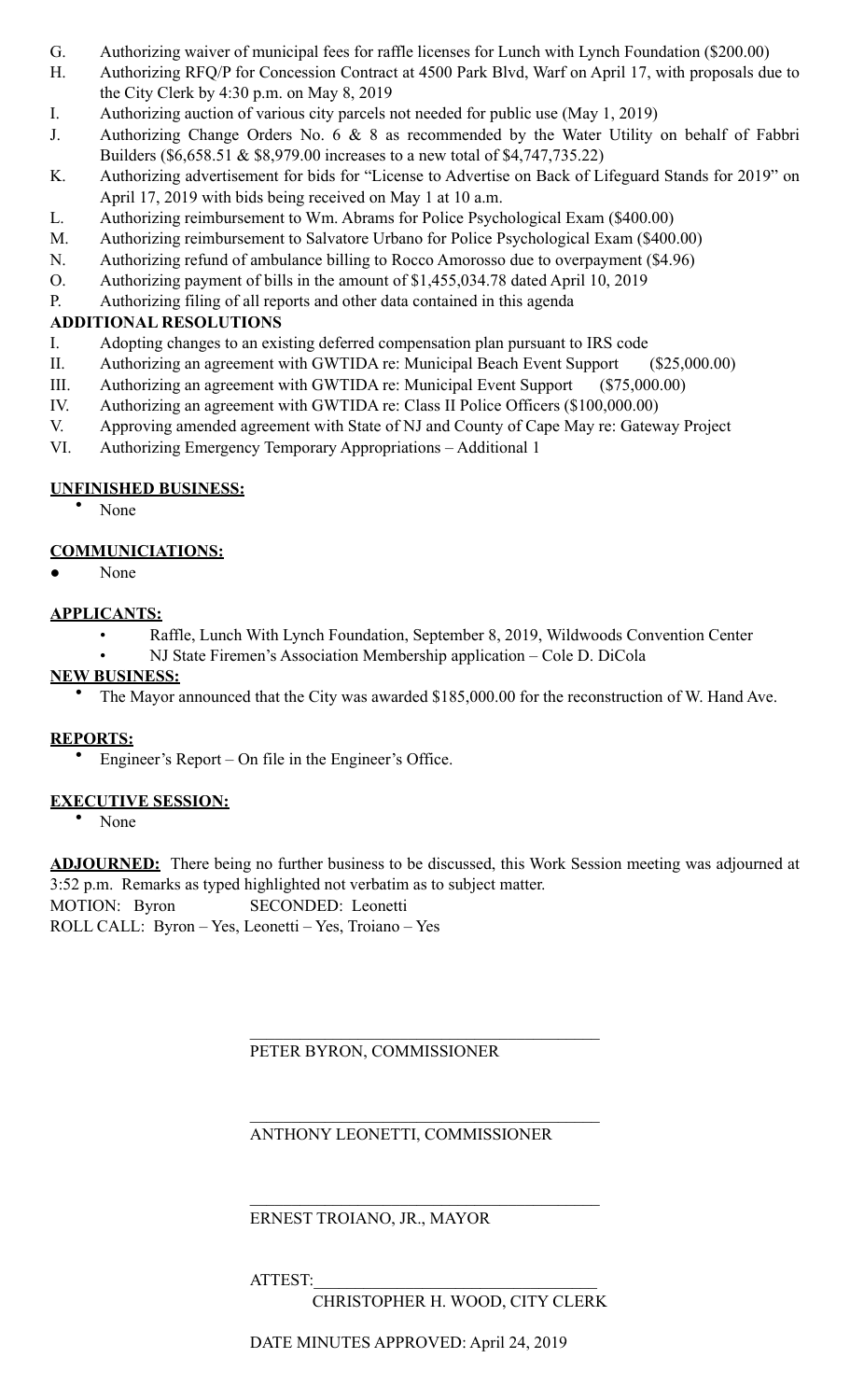# CHRISTOPHER H. WOOD, CITY CLERK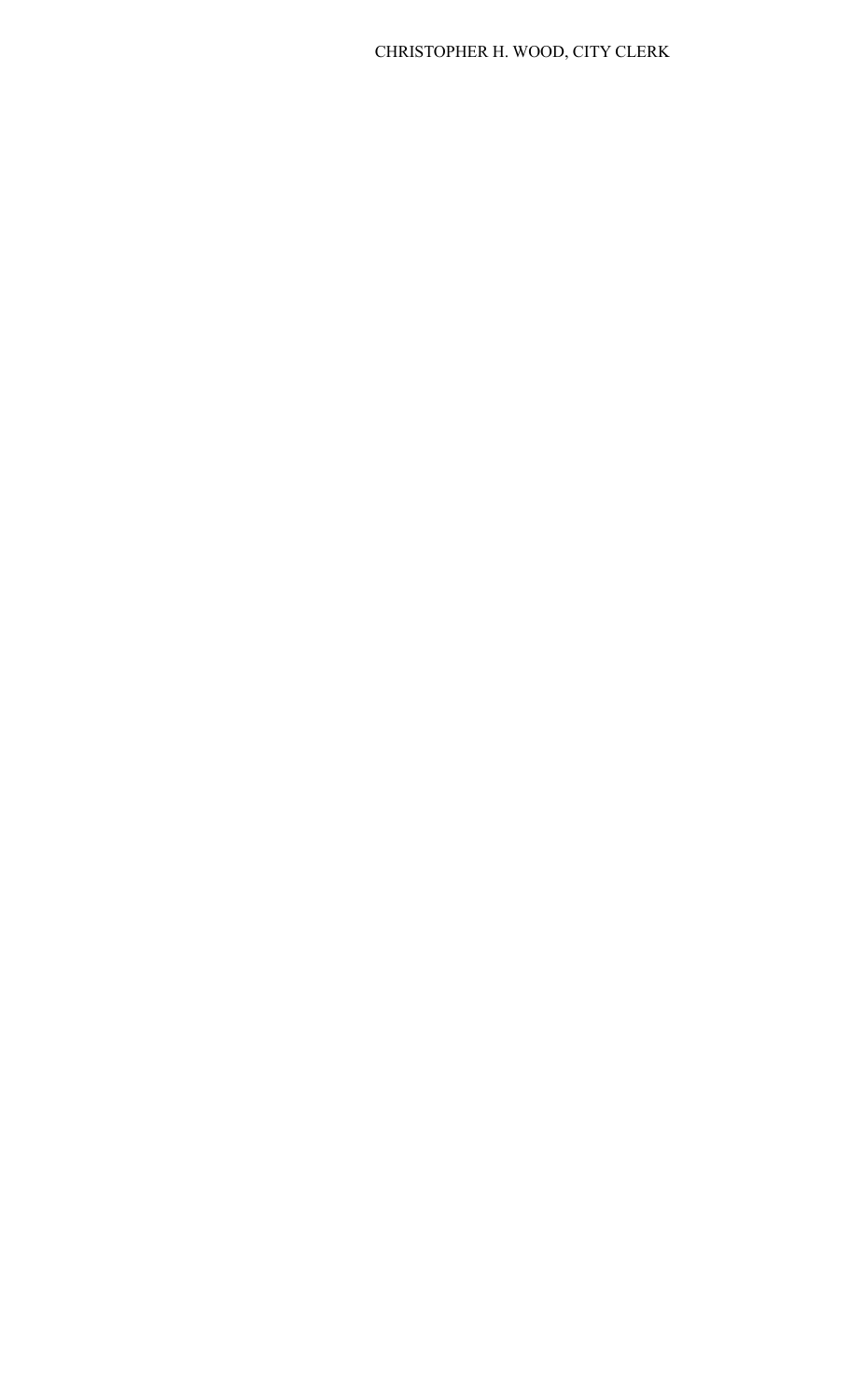### **REGULAR COMMISSION MINUTES OF THE WILDWOOD COMMISSIONERS IN THE COUNTY OF CAPE MAY, NEW JERSEY**

Wednesday, April 10, 2019 Commissioner's Meeting Room Time: 3:53 p.m.

**MEETING CALLED**

Meeting called to order by the Mayor.

#### **PLEDGE OF ALLEGIANCE**

City Clerk leads in the Pledge of Allegiance to the Flag.

#### **ROLL CALL**

City Clerk called the roll and the following Commissioners answered to their names: Byron – here, Leonetti – here, Troiano - here

#### **OTHERS ATTENDING**

James Oris, Jr., RVE Doug Hopper, RVE Mary Bittner, Solicitor C. Fox, Admin. J. Davis, Inspections Fire Capt. D. Dunn Fire Chief D. Speigel Deputy Fire Chief E. Troiano III Police Chief R. Regalbuto Christopher H. Wood, City Clerk

**OPEN PUBLIC MEETING ANNOUNCEMENT** As per N.J.S.A. 10:4-12, City Clerk read the Open Public Meetings Act Announcement.

#### **EARLY PUBLIC COMMENT:**

• None

#### **APPROVAL OF MINUTES:**

March 27, 2019 Work Session • March 27, 2019 Regular Meeting MOTION: Leonetti SECOND: Byron

ROLL CALL: Byron – Yes, Leonetti – Yes, Troiano – Yes

## **ORDINANCE:**

1136-19 2019 CAP Ordinance **(INTRODUCTION/FIRST READING)** MOTION TO INTRODUCE: Troiano SECOND: Leonetti ROLL CALL: Byron – Yes, Leonetti – Yes, Troiano – Yes The Mayor announced that Ordinance No. 1136-19 has passed First Reading.

#### **MUNICIPAL BUDGET:**

123-4-19 Introduction/Approval of the 2019 City of Wildwood Municipal Budget MOTION: Troiano SECOND: Leonetti ROLL CALL: Byron – No, Leonetti – Yes, Troiano – Yes Comm. Leonetti said the City worked hard on this budget to get the tax increase down to 4.9-cents. He said it's a "good moving-forward budget", and expressed disappointed in Comm. Byron's 'No' vote.

#### **RESOLUTIONS**: City Clerk read the resolutions listed on the agenda.

- 124-4-19 Approving Amusement Game License(s)<br>125-4-19 Authorizing refund of taxes on Bl. 155, L
- Authorizing refund of taxes on Bl. 155, L. 4.01 due to overpayment/exempt status (\$287.17)
- 126-4-19 Authorizing Remington & Vernick Engineers to proceed with "2019 General Engineering Services and UST Fees" \$168,966.78
- 127-4-19 Authorizing Emergency Temporary Appropriations
- 128-4-19 Authorizing Remington and Vernick Engineers to proceed with "FY2019 Annual Beach Survey for CAFRA Permit", as per the provisions of its General Engineering Services Contract

129-4-19 Authorizing the advertisement RFQ/P for Historic Architect Services on April 17, 2019, with proposals due to the City Clerk by 10 a.m. on May 6, 2019 re: Police Entryway

- 130-4-19 Authorizing waiver of municipal fees for raffle licenses for Lunch with Lynch Foundation (\$200.00)
- 131-4-19 Authorizing RFQ/P for Concession Contract at 4500 Park Blvd, Warf on April 17, with proposals due to the City Clerk by 4:30 p.m. on May 8, 2019
- 132-4-19 Authorizing auction of various city parcels not needed for public use (May 1, 2019)
- 133-4-19 Authorizing Change Orders No. 6 & 8 as recommended by the Water Utility on behalf of Fabbri Builders (\$6,658.51 & \$8,979.00 increases to a new total of \$4,747,735.22)
- 134-4-19 Authorizing advertisement for bids for "License to Advertise on Back of Lifeguard Stands for 2019" on April 17, 2019 with bids being received on May 1 at 10 a.m.
- 135-4-19 Authorizing reimbursement to Wm. Abrams for Police Psychological Exam (\$400.00)
- 136-4-19 Authorizing reimbursement to Salvatore Urbano for Police Psychological Exam (\$400.00)
- 137-4-19 Authorizing refund of ambulance billing to Rocco Amorosso due to overpayment (\$4.96)
- 138-4-19 Authorizing payment of bills in the amount of \$1,455,034.78 dated April 10, 2019
- 139-4-19 Authorizing filing of all reports and other data contained in this agenda